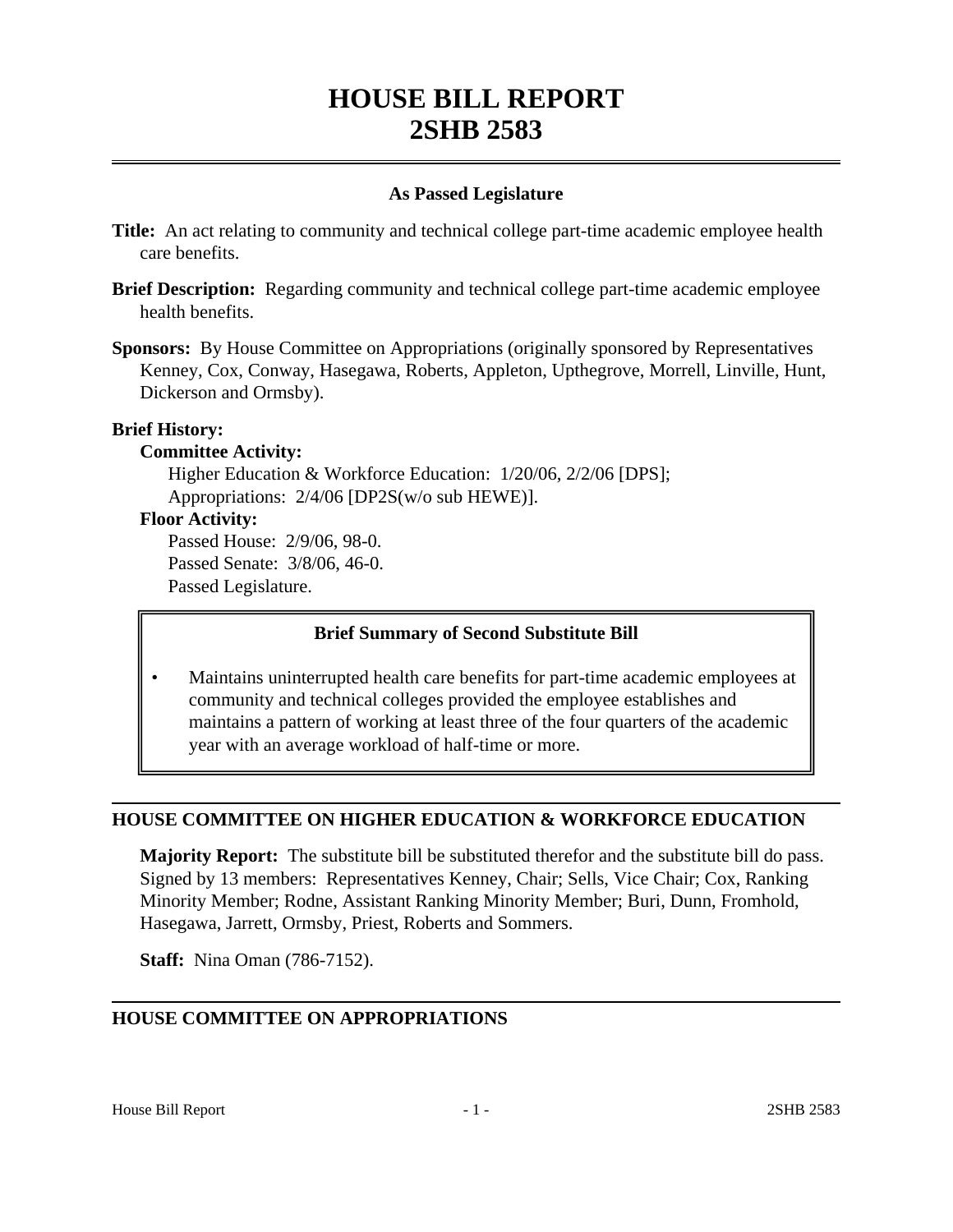**Majority Report:** The second substitute bill be substituted therefor and the second substitute bill do pass and do not pass the substitute bill by Committee on Higher Education & Workforce Education. Signed by 30 members: Representatives Sommers, Chair; Fromhold, Vice Chair; Alexander, Ranking Minority Member; Anderson, Assistant Ranking Minority Member; McDonald, Assistant Ranking Minority Member; Armstrong, Bailey, Buri, Chandler, Clements, Cody, Conway, Darneille, Dunshee, Grant, Haigh, Hinkle, Hunter, Kagi, Kenney, Kessler, Linville, McDermott, Miloscia, Pearson, Priest, Schual-Berke, P. Sullivan, Talcott and Walsh.

**Staff:** Brian Enslow (786-7143).

#### **Background:**

Part-time academic employees at community and technical colleges who work half-time or more are currently eligible for health benefits beginning the second quarter they are employed half-time or more. They are also currently eligible for health benefits over the summer quarter even if they work under half-time, as long as they have worked half-time or more in three of the four quarters preceding summer.

However, if an employee works under half-time for one quarter, that employee loses benefit coverage for that quarter as well as for the following summer quarter.

#### **Summary of Second Substitute Bill:**

Sections are added to the Health Care Authority statutes that describe health care benefit coverage for part-time academic employees at community and technical colleges.

Part-time academic employees at community and technical colleges who have established eligibility for health care benefits are eligible for continuation of their health care benefits over the summer if they have worked an average of half-time or more in each of the preceding two academic years through employment at one or more community or technical college districts.

Uninterrupted health care benefits for part-time academic employees at community and technical colleges are maintained as long as the employee continues to work at least three of the four quarters of the academic year with an average academic workload of half-time or more.

Continuous health care benefit coverage ceases at the end of the academic year if the employee has not maintained at least a half-time average academic workload over three of the four quarters of the academic year.

#### **Appropriation:** None.

**Fiscal Note:** Preliminary fiscal note available on the substitute bill. New fiscal note requested on the second substitute bill.

**Effective Date:** The bill takes effect 90 days after adjournment of session in which bill is passed.

House Bill Report **2SHB** 2583